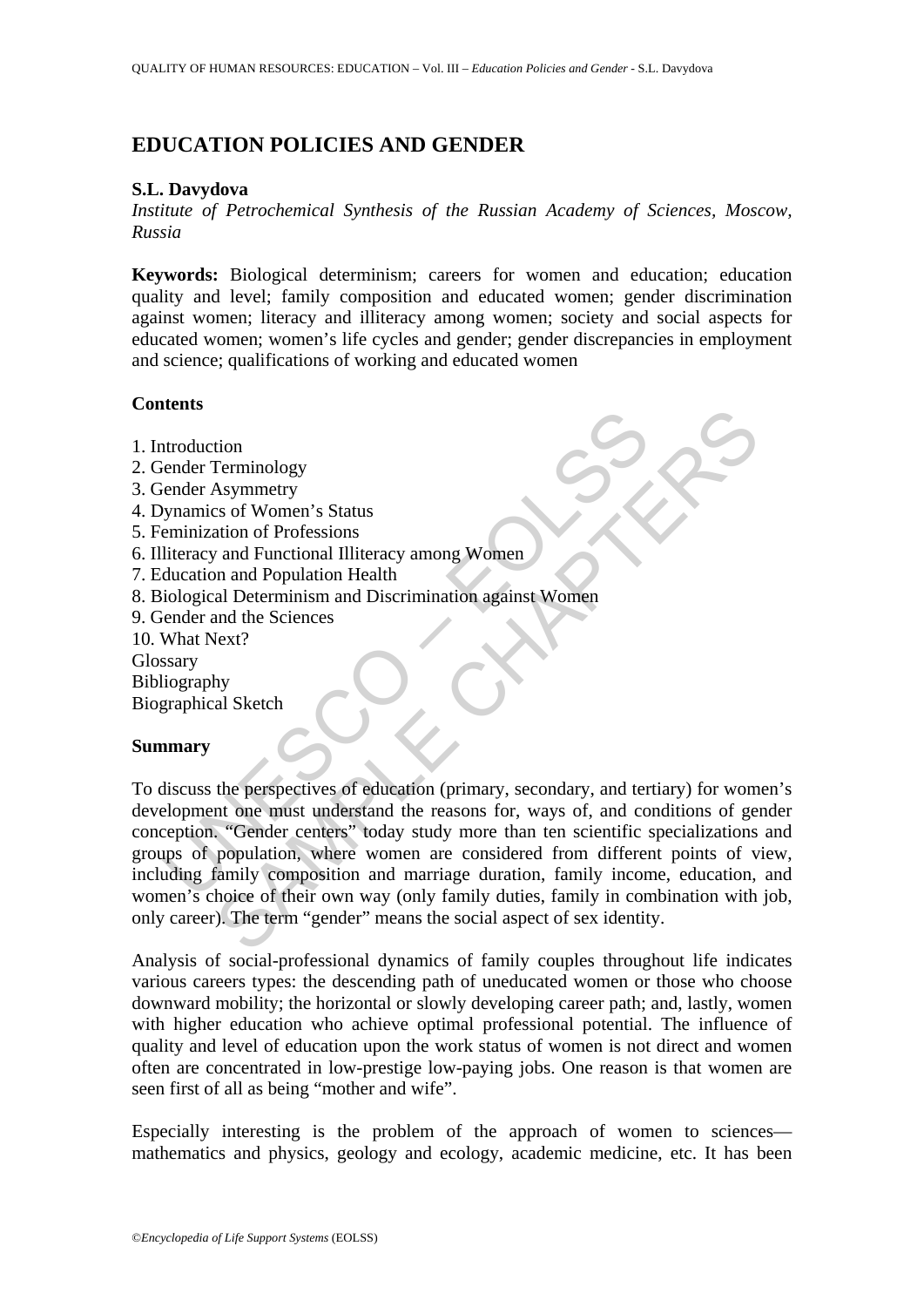noted how gender affects scientific careers: even among high-level women scientists discrepancies in careers still occur. The conclusion is that gender and ethnic diversity are slowly becoming part of all branches of science. Modern society must agree that the differences between individual human beings are more important than the differences between the sexes. The distribution of function and roles is currently made not according to sex, but gender. This is the basis for achieving common female-male activities.

## **1. Introduction**

The word "gender" addresses the social aspects of sex—specifically, the sexual identity as defined within a specific cultural and social environment—as opposed to the strictly biological aspects of sex.

Ethnographers have long recognized the importance of understanding the differences in the social roles, positions, rights, and duties of males and females. It has been demonstrated that these vary in different countries and ethnic groups, and are determined by many factors, both social and physical (for example, geographic, climatic, and biological). Sociologists and philosophers were the first to propose the separation of the biological aspect of sex from the social aspect. The word gender is the generally accepted term for the social aspect of sex identity.

Lead that these vary in different countered funders and femontated that these vary in different countstant of males and the monstrated that these vary in different countries and ethnic mormined by many factors, both social The state of molecular of understanding the difference<br>rest have long recognized the importance of understanding the difference<br>rest posts, positions, rights, and duties of males and females. It has t<br>ed that these vary in Before discussing the methods, definitions, and application of gender approaches to science and education, one has to understand the reasons, means, and conditions for the penetration of the concept of gender into these fields. Scientists initially studied these issues without the word gender, and developed methods of analysis without knowing that similar research was under way in other countries. Gender research attracted sociologists, demographers, economists, legal researchers, and sex pathologists, as well as ethnologists, ethnographers, psychologists, ecologists, and geographers. The population groups under study were and continue to be considered from various points of view, for example, in terms of family composition, marriage duration, family income. The active involvement of women in the economy is an undeniable fact: about 90% of all women of working age are now either working or studying. The range of areas in which women work is extremely wide, and they are the primary labor resource in many countries. But production is not the only or even the primary determinant of the influence and position of women. Family ties, children, and upbringing comprise an equally important aspect of women's lives. The connection and interdependence between these two areas of women's lives have become a matter of great interest to researchers during the past few decades, and their research has highlighted serious contradictions. Modern production requires a higher degree of professional qualifications on the part of workers. The time spent at work conflicts with childrearing, and this conflict can prohibit women from achieving professional growth. The main task for the state in this case is to make it possible for women to combine the functions of worker and mother optimally.

# **2. Gender Terminology**

As stated above, the word gender refers to the social aspects of sex—specifically, the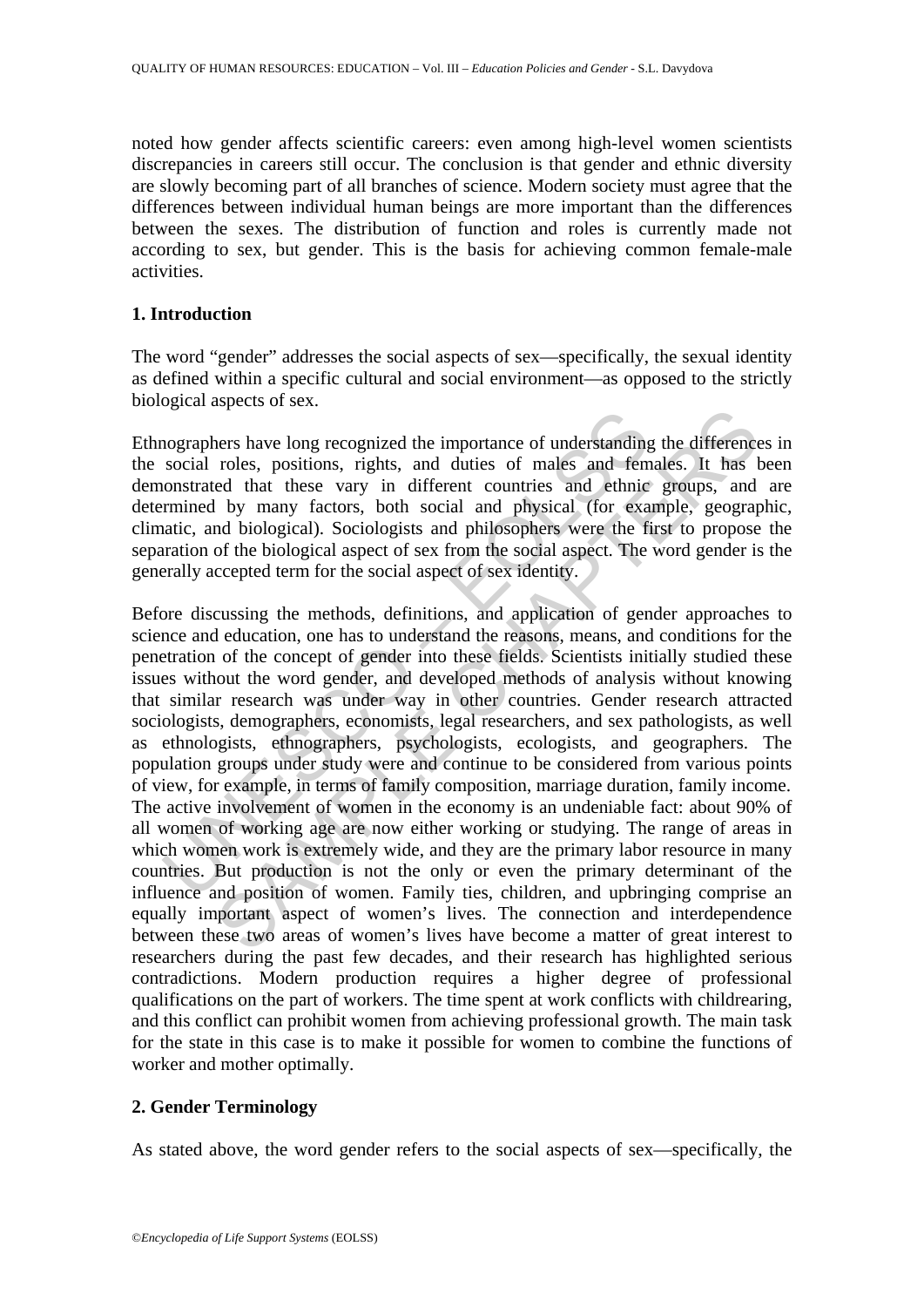sexual identity as defined within a specific cultural and social environment—as opposed to the strictly biological aspects of sex.

In various publications (see, for example, the Grant Proposal Guides of the National Scientific Foundation in the United States), one can find gender aspects addressed as "professional opportunities for women in research and education." The aim of these guides is to increase the participation of women in the sphere in question.

Frequently, gender information is collected by means of a questionnaire. The questions address educational changes (time and place of study) and professional status (position, salary), as well as economic details (changes in salary, timing, and cause). Additional data are collected on the birth of children, separation from family, and on other family members. For demographic or socioeconomic events it is necessary to fix the timing of the event, and to reconstruct the family history in reference to specific events and the many other important details of women's lives.

event, and to reconstruct the family history in reference to spect<br>y other important details of women's lives.<br>Trage studies are usually separated into three cohorts on the basis<br>s of marriage is considered senior; middle-Marriage studies are usually separated into three cohorts on the basis of duration: 20–25 years of marriage is considered senior; middle-aged is defined as 10–20 years; and young marriages are those lasting 5 to 10 years. Data comparison between categories indicates some positive shifts. In the young cohort one can see a growth in the number of families in which the women are more qualified than the men (half of the youngest cohort). The differences in salary for men and women have remained stable from one generation to another: in the senior cohort women's salaries are 61% of men's and for the young cohort this figure is 67%. The changes in qualification levels of husband and wife over the whole life cycle indicate that it is early to talk of achievement of an optimal combination for women of their work and childrearing functions.

and to reconstruct the family history in reference to specific events and and to reconstruct the family history in reference to specific events and important details of women's lives.<br>
tudies are usually separated into thr In many cases, women still have to give up work because of family and children. Sometimes this is the desired circumstance, as a certain percentage of women prefer to concentrate on family life. In modern society, women's taking part in professional activity is not necessarily only a means of providing a second salary for a family, but also to realize interests and ambitions, to be part of a work group, and to be useful outside the family. It is necessary to determine the position of women at different stages in the family life cycle. It is well known that a family goes through different developmental stages determined by changing demographic and socioeconomic occurrences, as well as life components, their functions, and dominant activities. Most modern families during their life cycles go through similar natural phases, repeating processes of growth, stabilization, then reduction in member numbers.

- -
- -
- -

TO ACCESS ALL THE **9 PAGES** OF THIS CHAPTER, Visit[: http://www.eolss.net/Eolss-sampleAllChapter.aspx](https://www.eolss.net/ebooklib/sc_cart.aspx?File=E1-12-05-03)